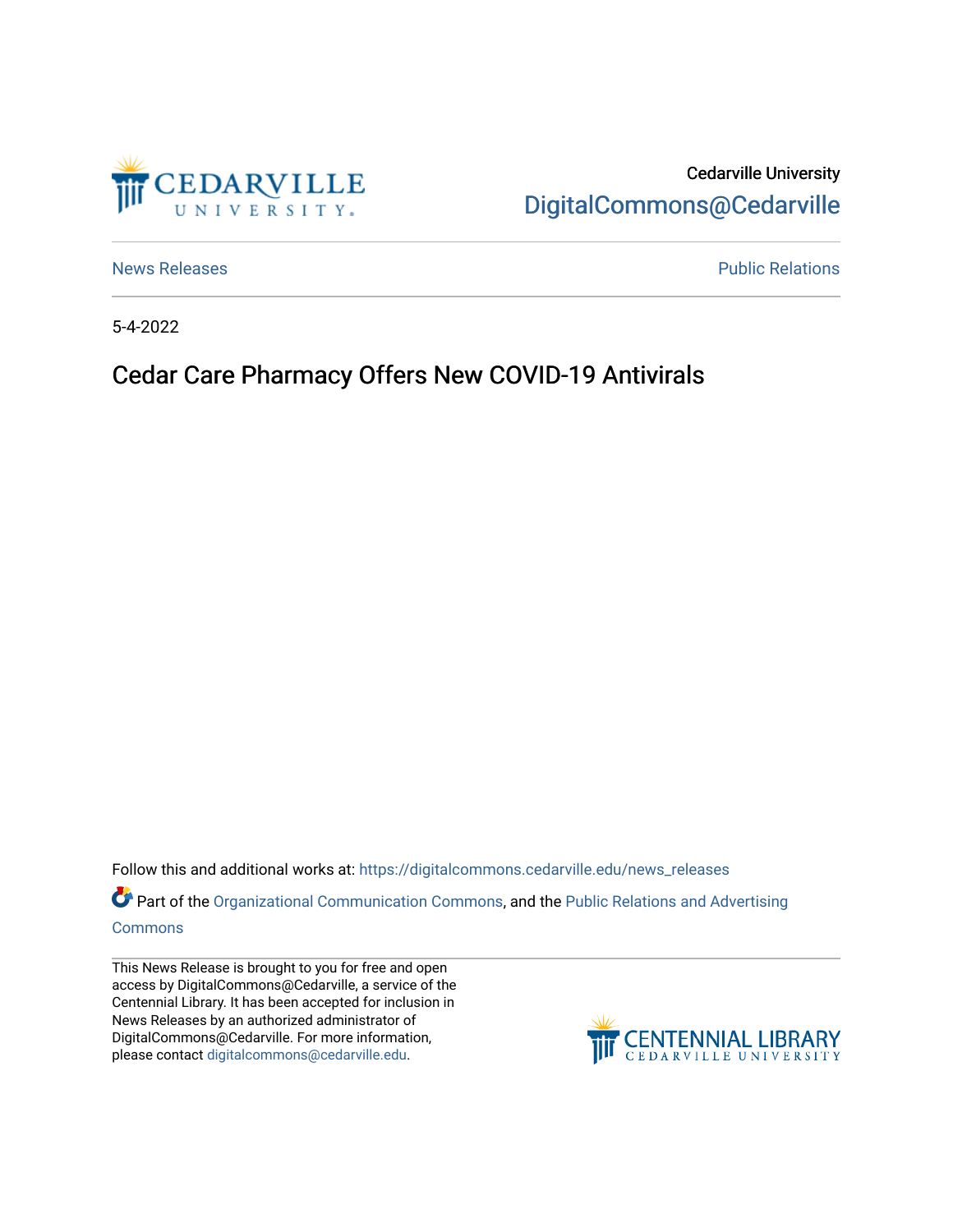**FOR IMMEDIATE RELEASE May 4, 2022**

**CONTACT:** Mark D. Weinstein Executive Director of Public Relations [937-766-8800](tel:937-766-8800) (o) [937-532-6885](tel:937-532-6885) (m) [Mweinstein@cedarville.edu](mailto:Mweinstein@cedarville.edu) @cedarvillenews

## **Cedar Care Pharmacy Offers New COVID-19 Antivirals**

**CEDARVILLE, OHIO --** Cedar Care Village Pharmacy, the teaching pharmacy for the [Cedarville](https://www.cedarville.edu/academic-schools-and-departments/pharmacy)  [University School of Pharmacy,](https://www.cedarville.edu/academic-schools-and-departments/pharmacy) is now offering two antiviral medications that can help decrease the risk of COVID-19 hospitalization.

Both medications require a prescription and should be started as early as possible within five days of symptoms appearing.

"Cedar Care Village Pharmacy was fortunate to get early access to the antivirals, which is unusual for a small community pharmacy like this, due to our work late last year with the Ohio Department of Health in stocking and administering the monoclonal antibody REGEN-COV," noted Dr. Justin Coby, the director of Cedar Care, located at 63 N Main Street in Cedarville.

The two medications are Paxlovid (nirmatrelvir-ritonavir) from Pfizer and Lagevrio (molnupiravir) from Merck. Both are available under emergency use authorization to patients 12 and older for Paxlovid and 18 and older for Lagevrio who test positive for COVID-19 and are at high risk of serious infection. That includes those who are 65 or older or who have underlying conditions that can lead to more severe outcomes from COVID-19.

Patients will likely pay a minimal cost as insurance generally covers antivirals.

Cedar Care treated 120 COVID-19 patients with REGEN-COV in the fall, but the treatment from Regeneron was found to be ineffective against the COVID-19 omicron variant that followed in December.

"We encourage patients who test positive for COVID-19 to contact their provider immediately and have them send over a prescription for one of the antiviral products," Coby said. "It is paramount that these products be administered within five days of the first symptoms. The quicker patients can get this medication in hand the better."

Located in southwest Ohio, Cedarville University is an accredited, Christ-centered, Baptist institution with an enrollment of 4,715 undergraduate, graduate and online students in more than 150 areas of study. Founded in 1887, Cedarville is one of the largest private universities in Ohio, recognized nationally for its authentic Christian community, rigorous academic programs, including the [Doctor of Pharmacy](https://www.cedarville.edu/academic-programs/doctor-of-pharmacy)  [program,](https://www.cedarville.edu/academic-programs/doctor-of-pharmacy) strong graduation and retention rates, accredited professional and health science offerings and high student engagement ranking. For more information about the University, visit [cedarville.edu.](https://www.cedarville.edu/)

Written by Bryson Durst.

Photo Cutlines: